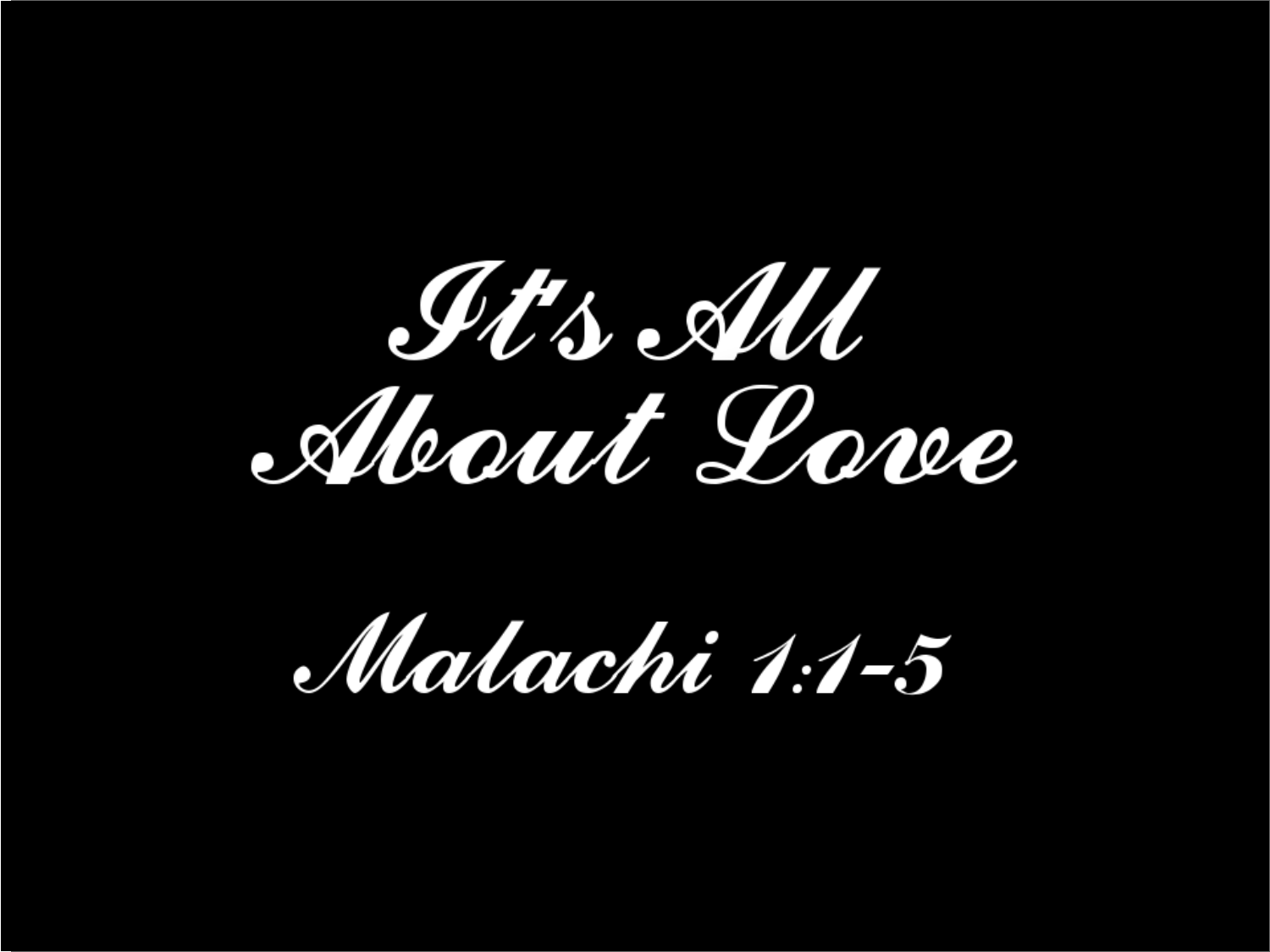#### **Malachi 1:1-5**

- **1 The burden of the word of the LORD to Israel by Malachi.**
- **2 I have loved you, saith the LORD. Yet ye say, Wherein hast thou loved us? Was not Esau Jacob's brother? saith the LORD: yet I loved Jacob,**
- **3 And I hated Esau, and laid his mountains and his heritage waste for the dragons of the wilderness.**
- **4 Whereas Edom saith, We are impoverished, but we will return and build the desolate places; thus saith the LORD of hosts, They shall build, but I will throw down; and**
- **they shall call them, The border of wickedness, and, The people against whom the LORD hath indignation for ever. 5 And your eyes shall see, and ye shall say, The LORD will be magnified from the border of Israel.**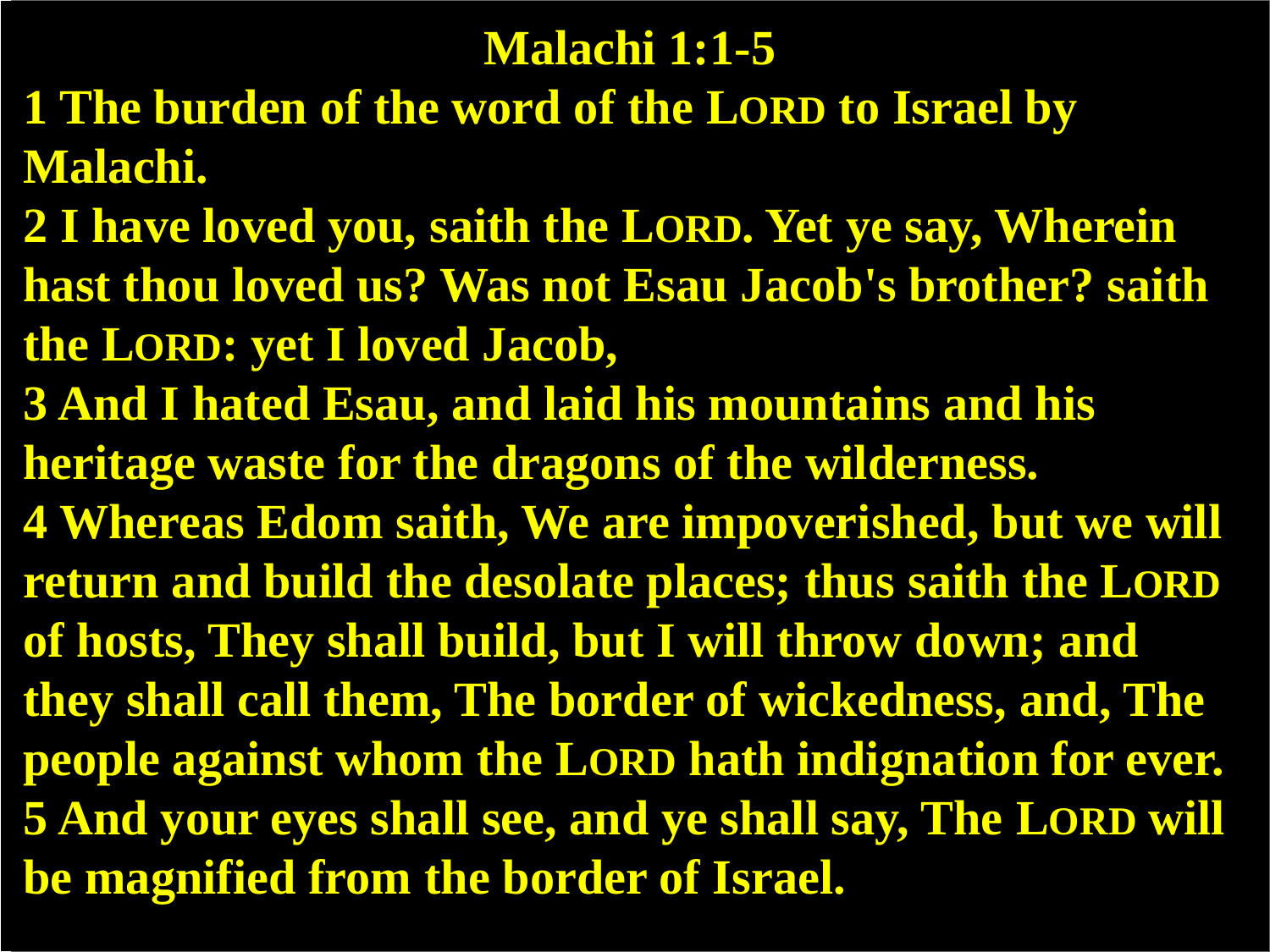### **Introduction**

**A. Malachi = My Messenger**

**B. God is all about love**

**1 John 4:8-10**

**8 He that loveth not knoweth not God; for God is love. 9 In this was manifested the love of God toward us, because that God sent his only begotten Son into the world, that we might live through him. 10 Herein is love, not that we loved God, but that he loved us, and sent his Son to be the propitiation for our sins.**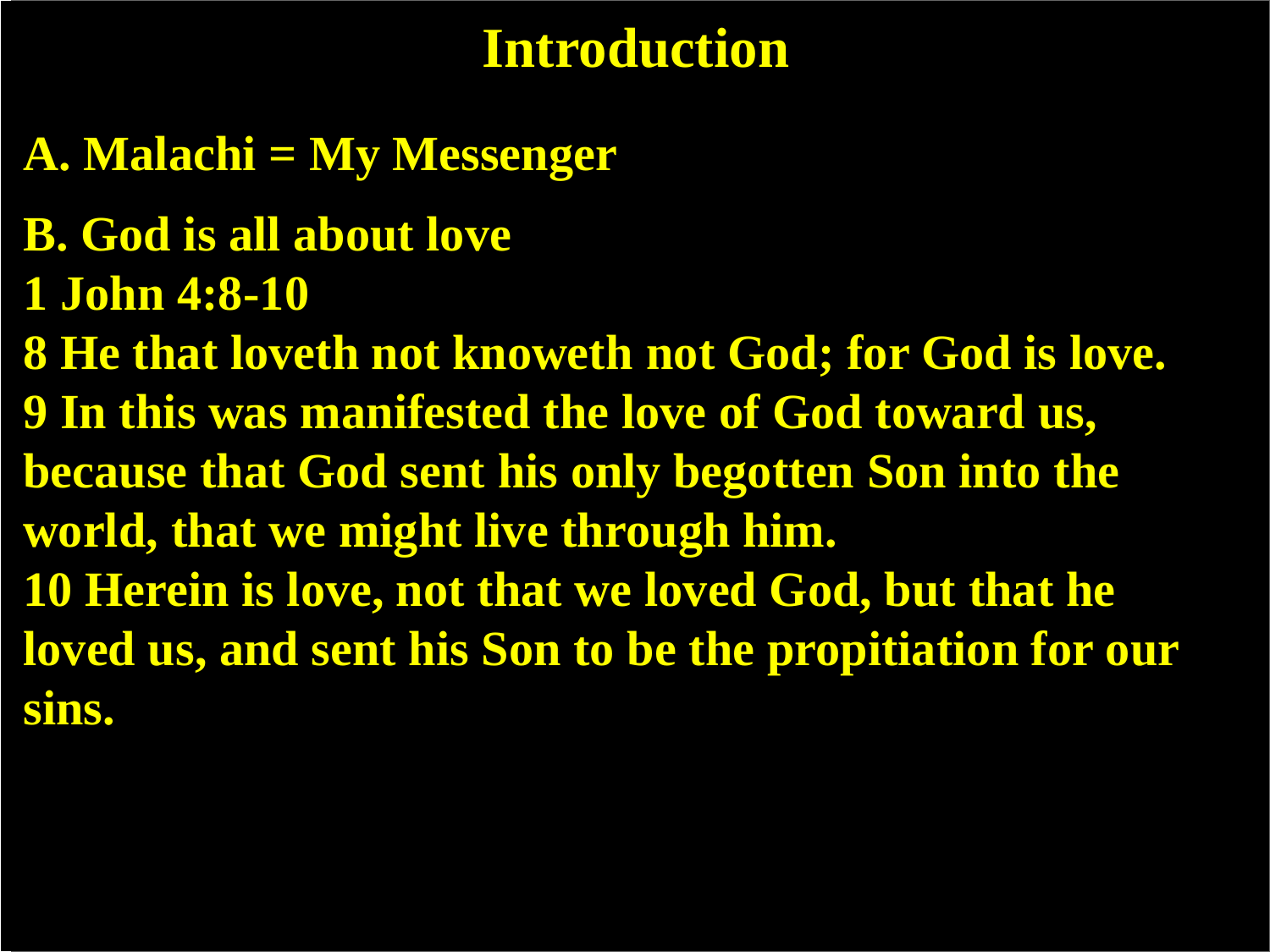### **Introduction**

- **C. We need to be all about love Matthew 22:37-40**
- **37 Jesus said unto him, Thou shalt love the Lord thy God with all thy heart, and with all thy soul, and with all thy mind.**
- **38 This is the first and great commandment.**
- **39 And the second is like unto it, Thou shalt love thy neighbour as thyself.**
- **40 On these two commandments hang all the law and the prophets.**
- **1 John 2:5**
- **But whoso keepeth his word, in him verily is the love of God perfected: hereby know we that we are in him.**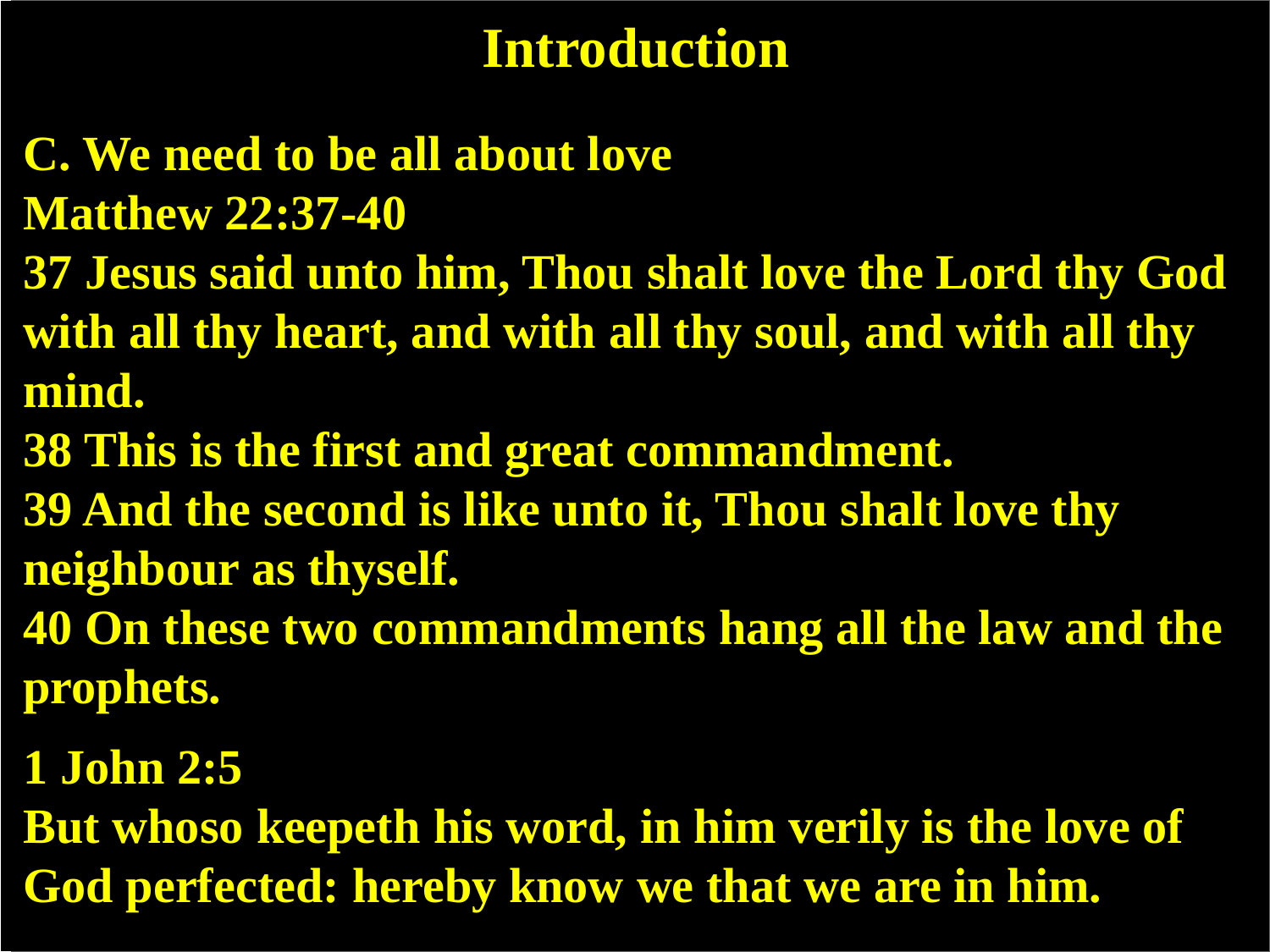## **I. God Declares His Perfect Love to His People (vv 1-2)**

- **A. God loves because it is His nature 1 Timothy 1:14**
- **And the grace of our Lord was exceeding abundant with faith and love which is in Christ Jesus.**
- **B. God's love is sovereign**
- **Romans 5:8**
- **But God commendeth his love toward us, in that, while we were yet sinners, Christ died for us.**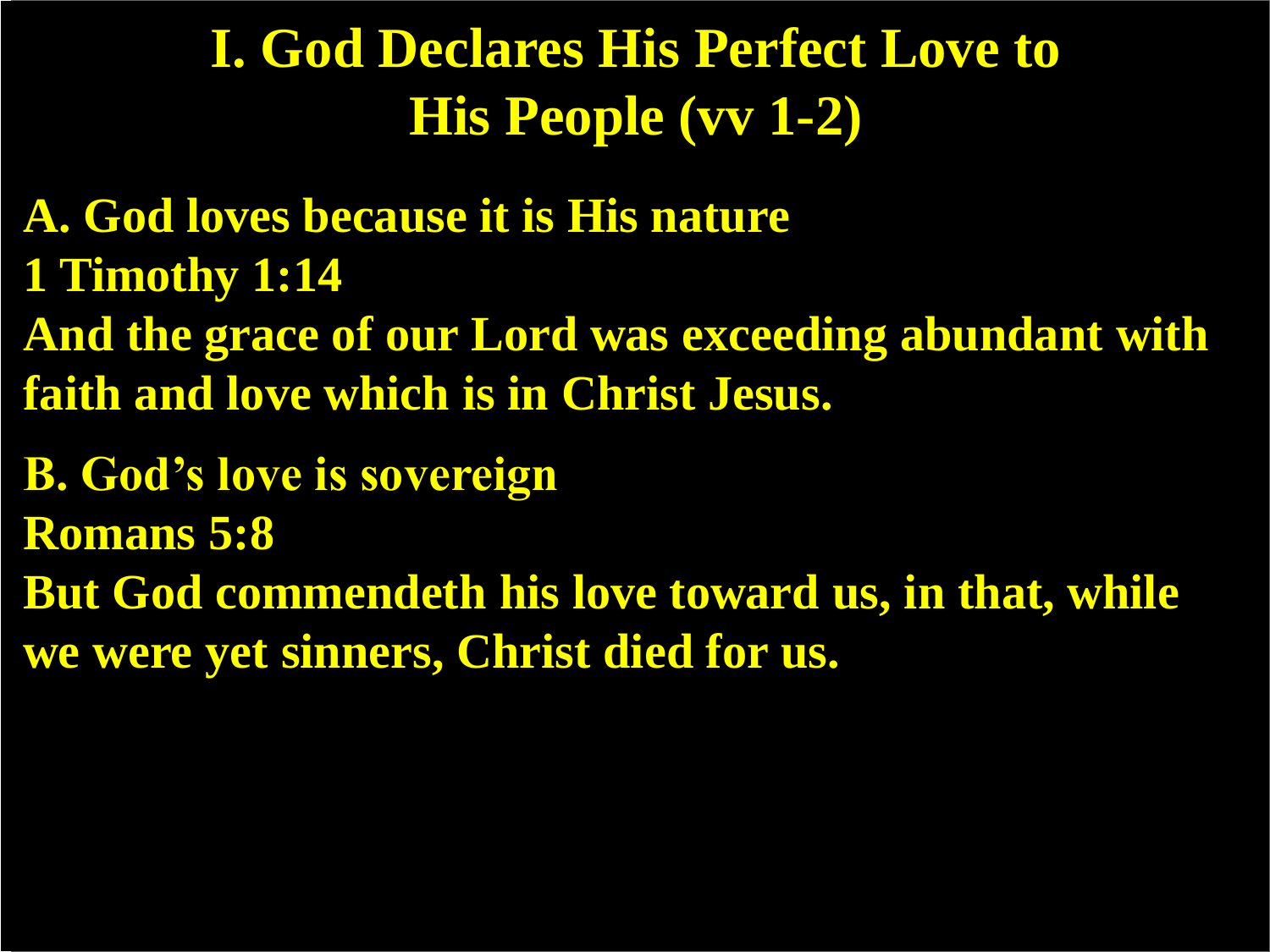## **I. God Declares His Perfect Love to His People (vv 1-2)**

**C. God's love is a covenant love Jeremiah 31:3 The Lord hath appeared of old unto me, saying, Yea, I have loved thee with an everlasting love: therefore with lovingkindness have I drawn thee.**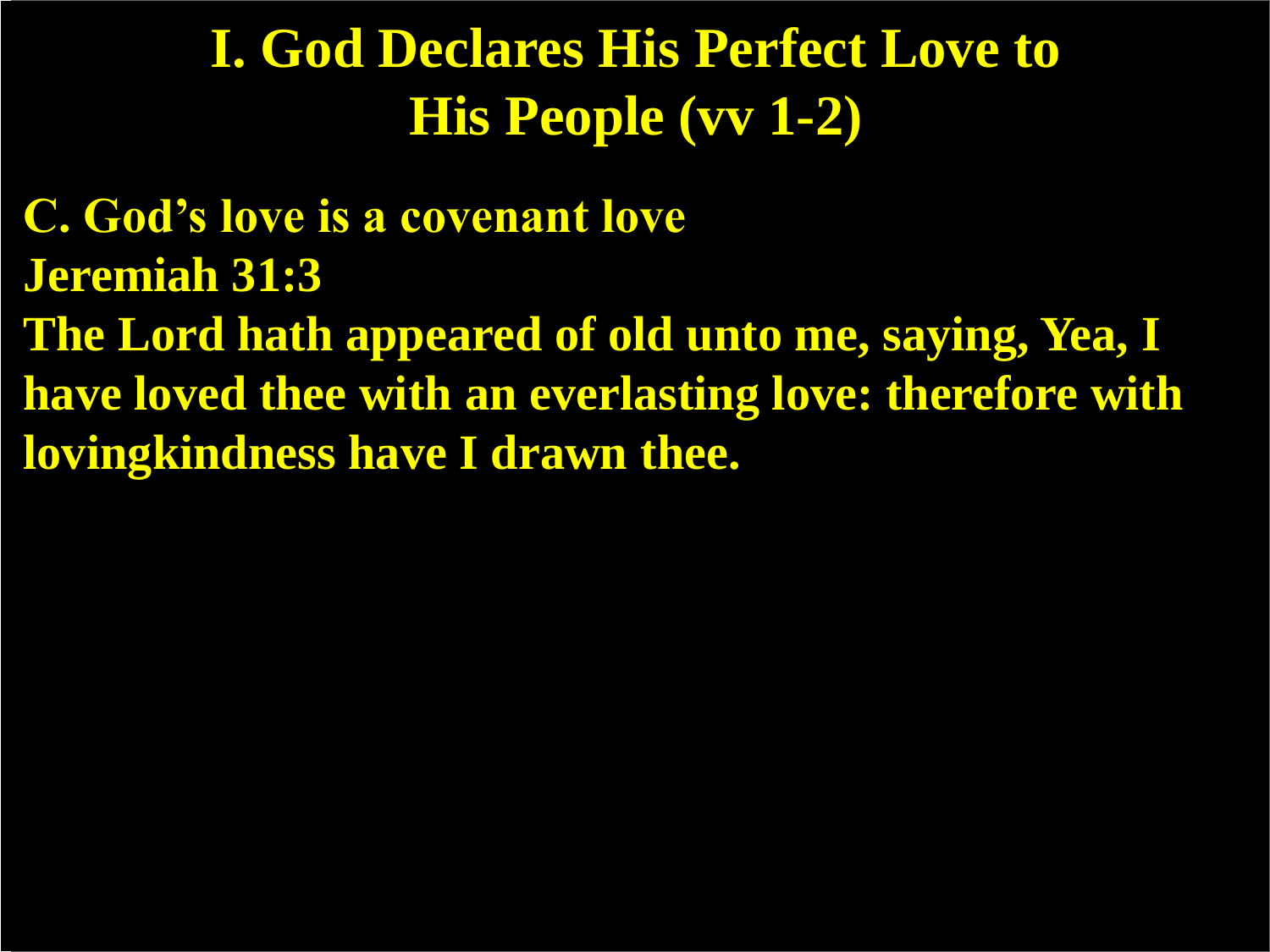#### **II. God Love Is Perfect in Judgment (vv 3-4)**

**Hebrews 12:16-17**

**16 Lest there be any fornicator, or profane person, as Esau, who for one morsel of meat sold his birthright. 17 For ye know how that afterward, when he would have inherited the blessing, he was rejected: for he found no place of repentance, though he sought it carefully with tears.**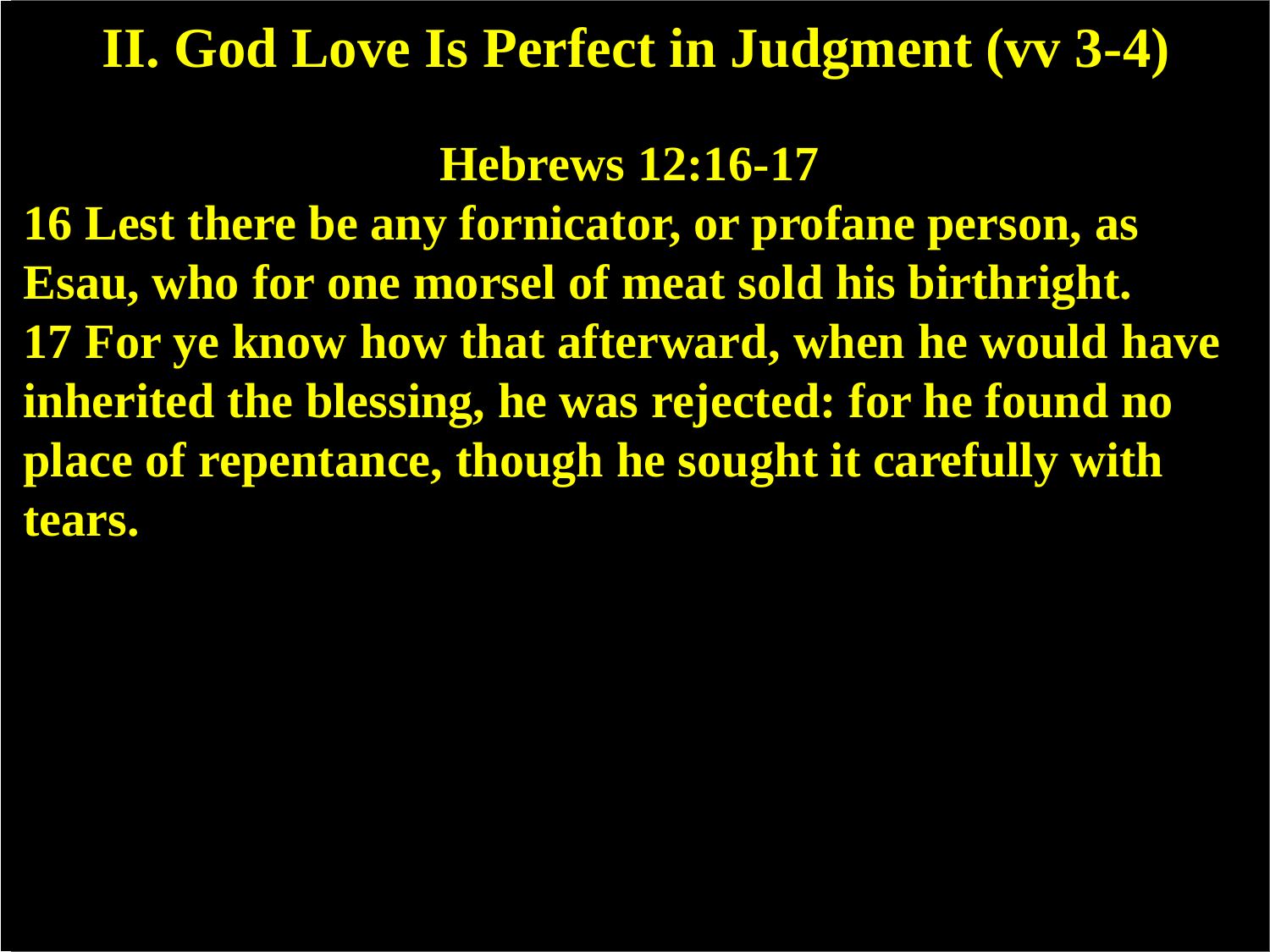#### **II. God Love Is Perfect in Judgment (vv 3-4)**

- **A. Esau's judgment began with a bad decision 1. He despised his birthright 2. He despised the gift that would have been freely His**
- **B. Esau's judgment led to a futile life 1.A picture of an poverty rather than abundance 2. A picture dissatisfaction 3. A picture of a cursed people**
- **C. Esau's judgment was final 1. Due to spiritual blindness 2. Due to God's perfect justice 3. Due to God's total aversion to sin**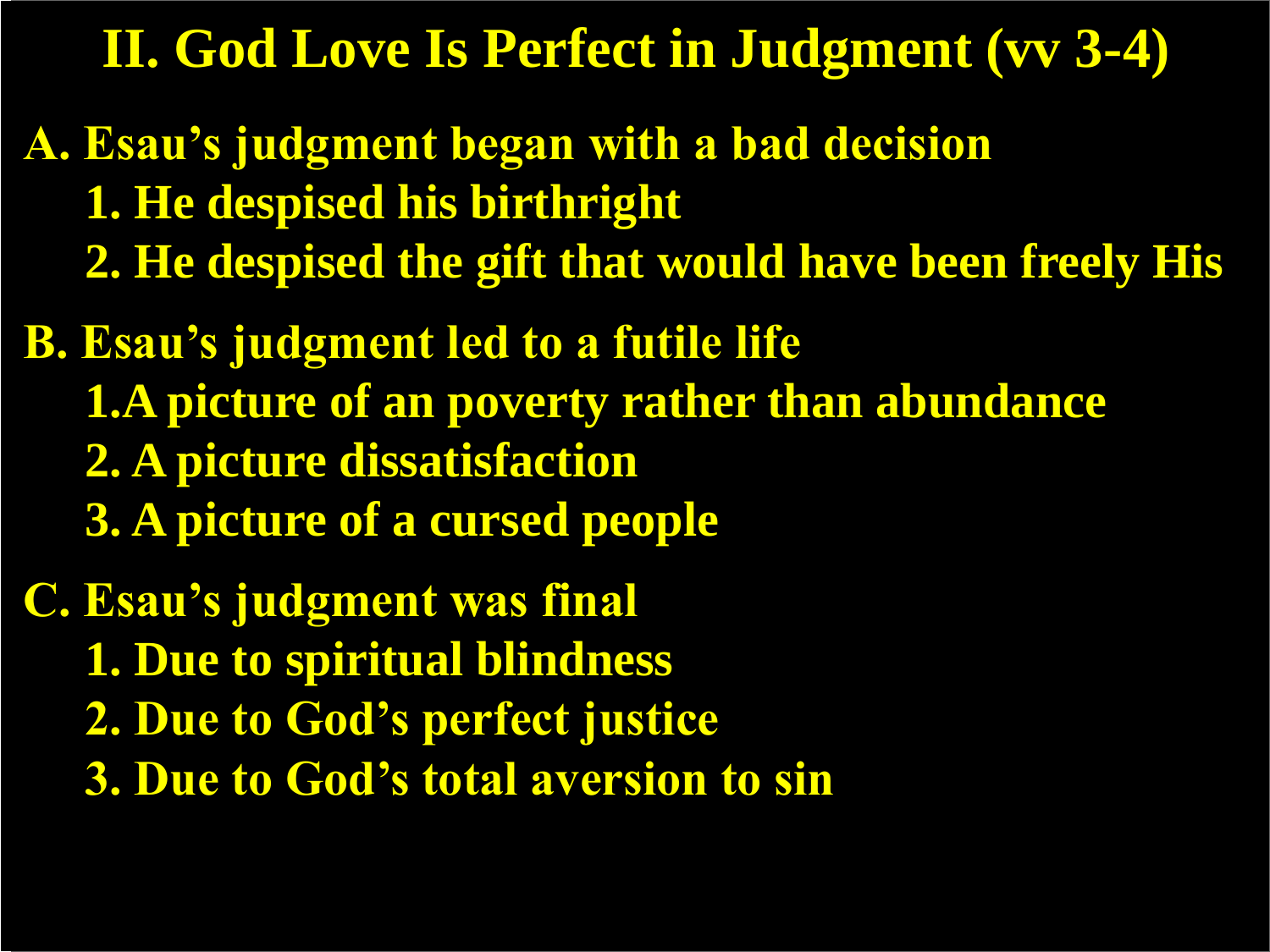# **III. God's Love Can Be Declared Through You (v 5)**

- **A. When we experience God's saving love our eyes are opened to the things of God**
- **B. When we experience God's saving love our mouth will declare His love**
- **C. When we experience God's saving love our life will prove our love John 13:35 By this shall all men know that ye are my disciples, if ye have love one to another.**